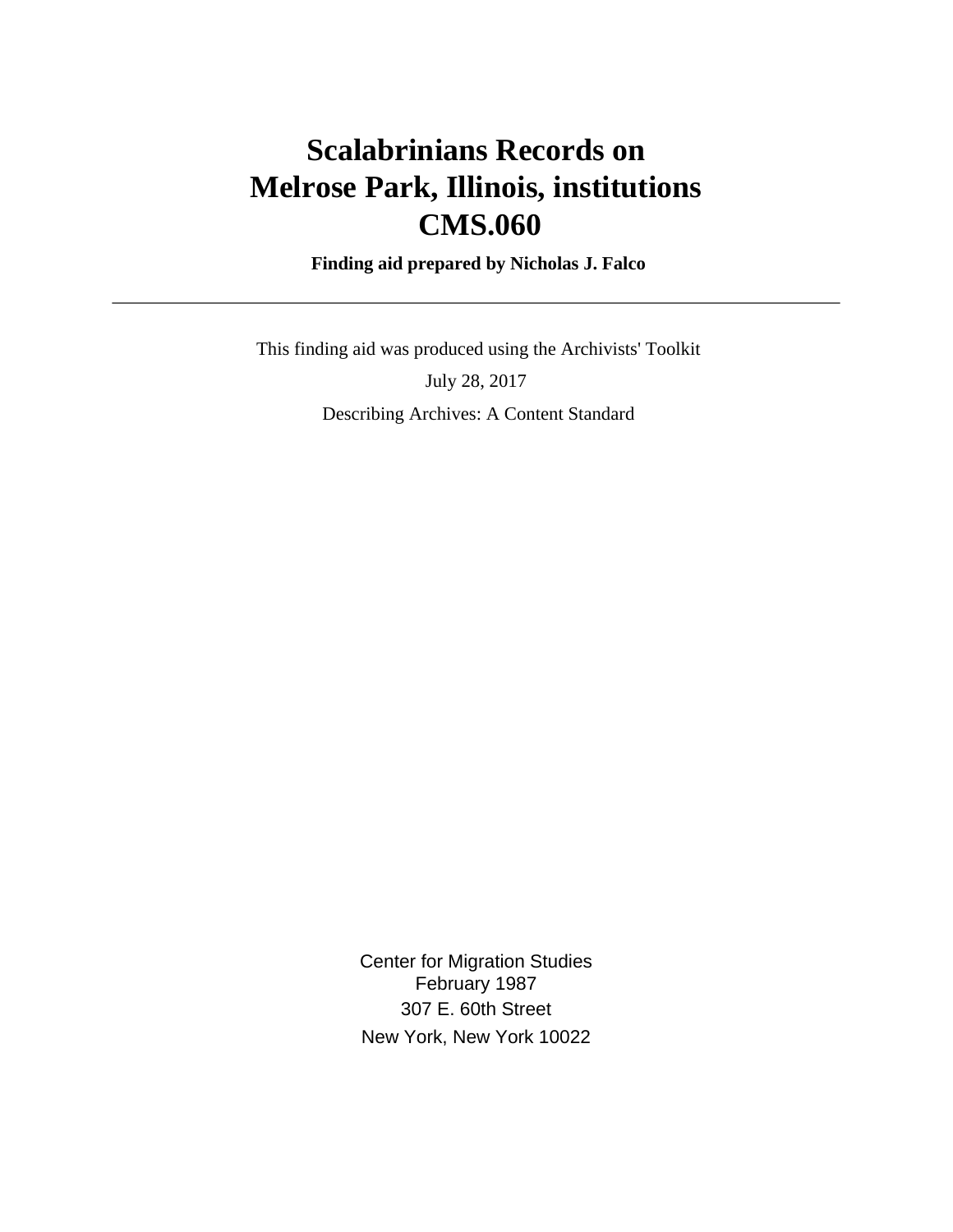# **Table of Contents**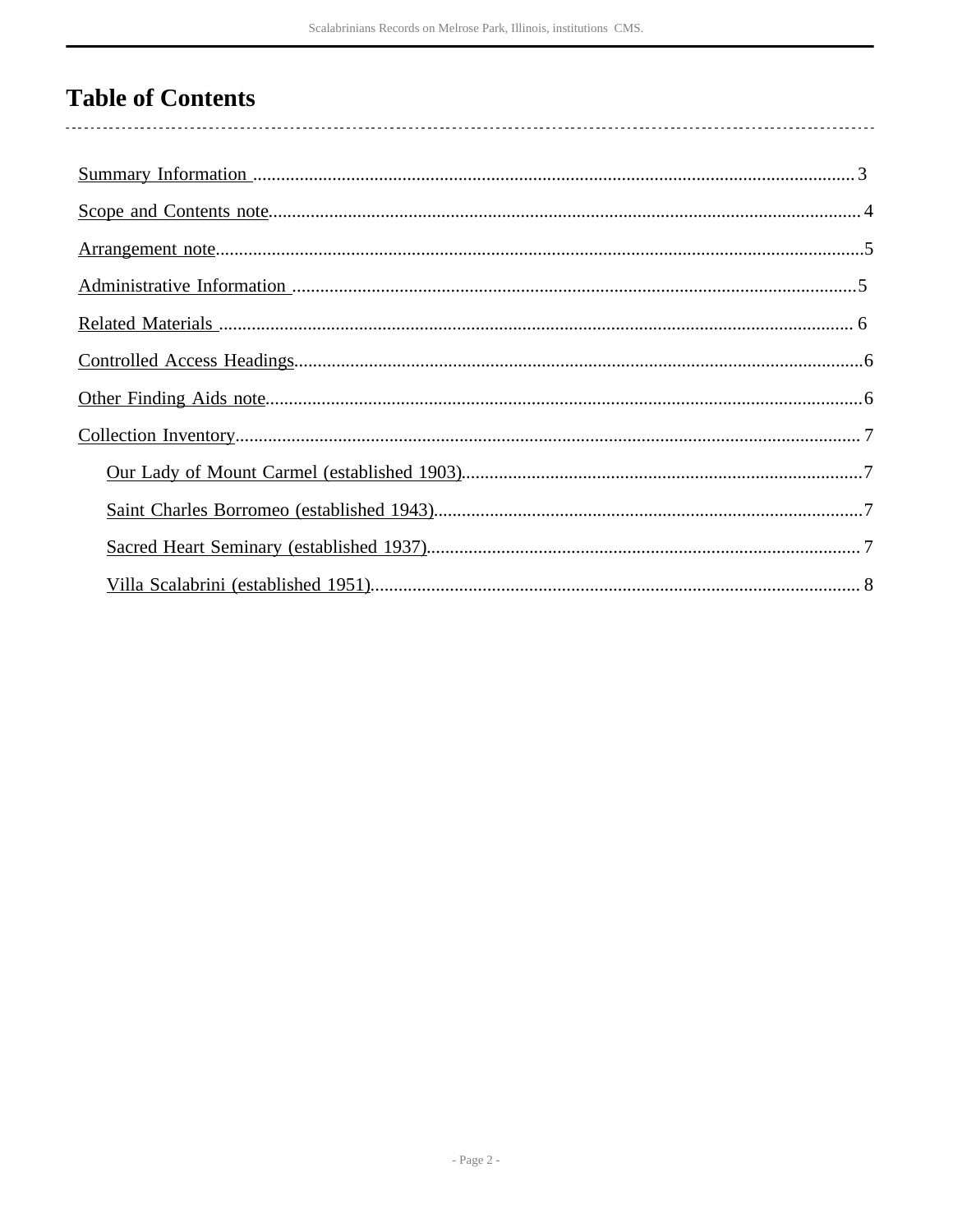## <span id="page-2-0"></span>**Summary Information**

. . . . . . . . . . . . . . .

| <b>Repository</b>                                                                     | <b>Center for Migration Studies</b>                                                                                                                                                                                                                                                                                                                                                                                                                                                                                                                                                                                                                                                                      |  |
|---------------------------------------------------------------------------------------|----------------------------------------------------------------------------------------------------------------------------------------------------------------------------------------------------------------------------------------------------------------------------------------------------------------------------------------------------------------------------------------------------------------------------------------------------------------------------------------------------------------------------------------------------------------------------------------------------------------------------------------------------------------------------------------------------------|--|
| <b>Title</b>                                                                          | Scalabrinians Records on Melrose Park, Illinois, Institutions                                                                                                                                                                                                                                                                                                                                                                                                                                                                                                                                                                                                                                            |  |
| Date [inclusive]                                                                      | 1941-1977                                                                                                                                                                                                                                                                                                                                                                                                                                                                                                                                                                                                                                                                                                |  |
| <b>Extent</b>                                                                         | 1.75 Linear feet in 3 document boxes.                                                                                                                                                                                                                                                                                                                                                                                                                                                                                                                                                                                                                                                                    |  |
| <b>Location note</b>                                                                  | CMS.060 is housed at the Provincial House of the Saint Charles Province<br>of the Society of Saint Charles-Scalabrinians, 27 Carmine Street, New<br>York, New York 10014.                                                                                                                                                                                                                                                                                                                                                                                                                                                                                                                                |  |
| Language                                                                              | English                                                                                                                                                                                                                                                                                                                                                                                                                                                                                                                                                                                                                                                                                                  |  |
| Language of Materials note The materials in CMS.060 are in English with some Italian. |                                                                                                                                                                                                                                                                                                                                                                                                                                                                                                                                                                                                                                                                                                          |  |
| <b>Abstract</b>                                                                       | CMS.060 is a fragmentary collection of photographs, published ephemera<br>and souvenir history journals from five institutions: two Catholic<br>parishes, a nursing home, a Catholic seminary and a cultural center.<br>These institutions have seveal features in common. They are all located<br>in the incorporated Village of Melrose Park, outside Chicago, Illinois,<br>all assosciated with the Society of Saint Charles-Scalabrinians, a<br>congregation of male religious founded in 1887 to minister to migrants, all<br>have connections with the village's Italian-American population, and all<br>were active in the mid-twentieth century from which time most of these<br>documents come. |  |

#### **Preferred Citation note**

Center for Migration Studies of New York; Collection Name (CMS.060); Box; Folder.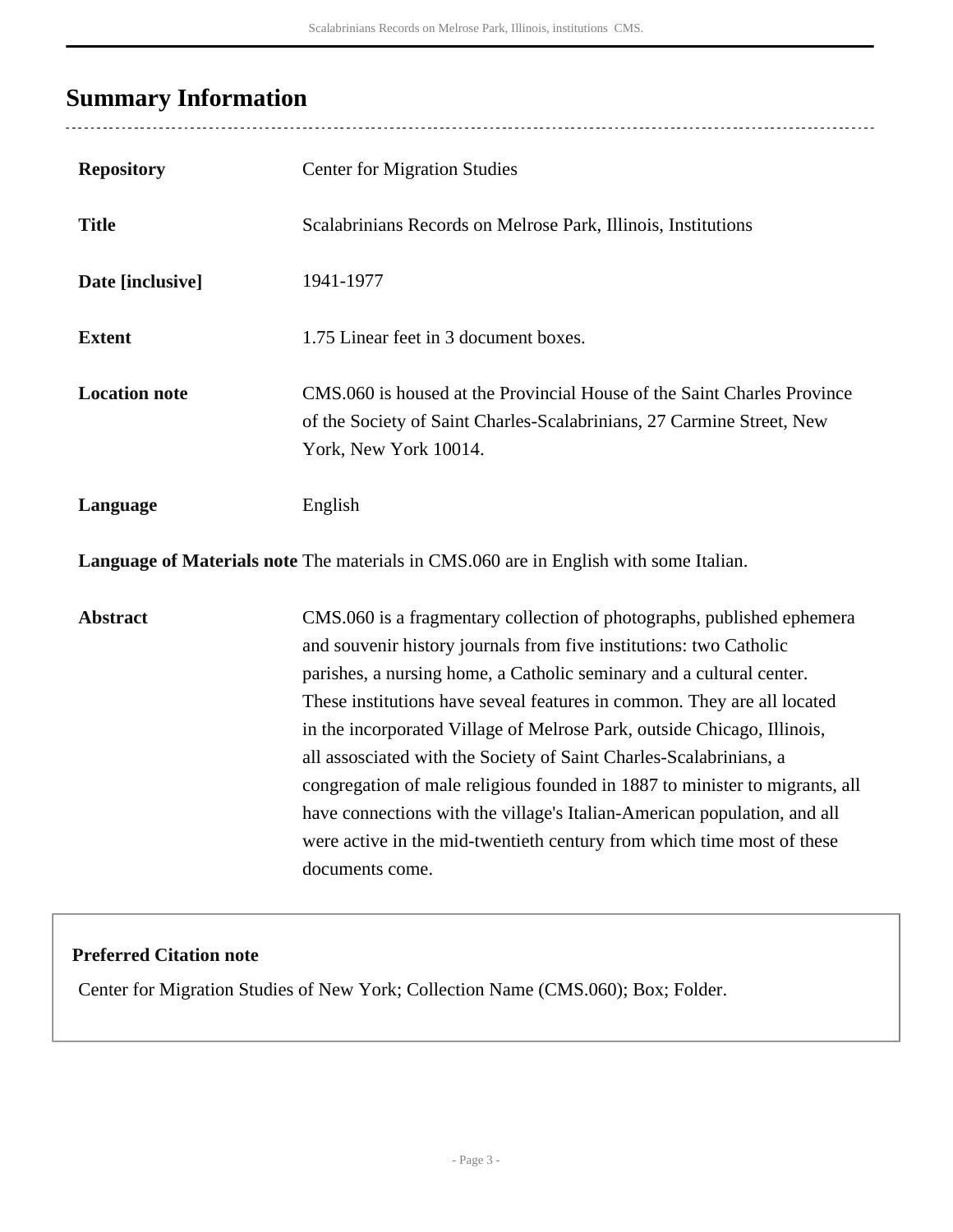## <span id="page-3-0"></span>**Scope and Contents note**

CMS.060 has its origins in the work of Silvano M. Tomasi, one of the founders of the Center for Migration Studies. When he conceived the idea of an archive documenting the immigrant experience, he began by asking for donations from Scalabrini Fathers working in institutions with a history of ministering to migrants. Some were able to send only fragmentary records. Archivist Nick Falco organized these fragmentary records by their geographical origin (CMS has similar collections for Rhode Island and Chicago) to create collections. This collection is organized around the idea that all records in it originated in the Village of Melrose Park, an incorporated village less than fifteen miles west of Chicago in Cook County, Illinois.

The five Series in the collection have other elements in common. All are from institutions with roots in Melrose Park's Italian-American community and in the Society of Saint Charles-Scalabrinians, a congregation of male religious founded in 1887 to minister to migrants, who arrived in Melrose Park in 1903. All were active in the mid twentieth century, although not all at once.

The five Series also reflect diverse aspects of Melrose Park's Italian-American community and the variety of approaches the Scalabrini Fathers took to their work of migrant ministry. Two Series come from Catholic parishes. Father Benjamin Franch, the pioneering Scalabrinian in Melrose Park, gathered devotees who had already erected a chapel to Our Lady of Mount Carmel and formed them into a parish in 1903. Forty years later, as Italian Americans integrated into various neighborhoods, Scalabrinians founded a second parish, named after their patron, Saint Charles Borromeo. Three other Series reflect the Scalabrinians' efforts to meet the Italian Americans' needs comprehensively. Sacred Heart Seminary, in operation from 1937 to 1970, was founded to train Italian-American priests to minister to an Americanborn and -raised generation. When the seminary closed, the Scalabrinians collaborated with others in the community in creating the Italian Cultural Center, which offers languages, art exhibits, events and programs on all things Italian American. At a time when other Catholics felt the impact of the baby boom and sought to build parochial schools, the Scalabrinians were aware of the aging of the population under their pastoral care. Italian communities in Rhode Island and Washington, D.C., were organizing nursing homes. Father Armando Pierini led Melrose Park's community in creating the Villa Scalabrini, where Italian-speaking senior citizens could be cared for in a language they understood.

Each institution is represented by only a few items. There are some photographs from the Italian Cultural Center, and published ephemera from all the rest, including church bulletins, programs for specific events, and souvenir journals, usually with histories and photographs. It is difficult to use the material to reconstruct the history of any one institution. Taken together, the documents shed light on the development of nursing homes and of ethnic cultural centers in the years after European migration waned, on the Scalabrini Fathers, on Italian Americans, and on the Village of Melrose Park.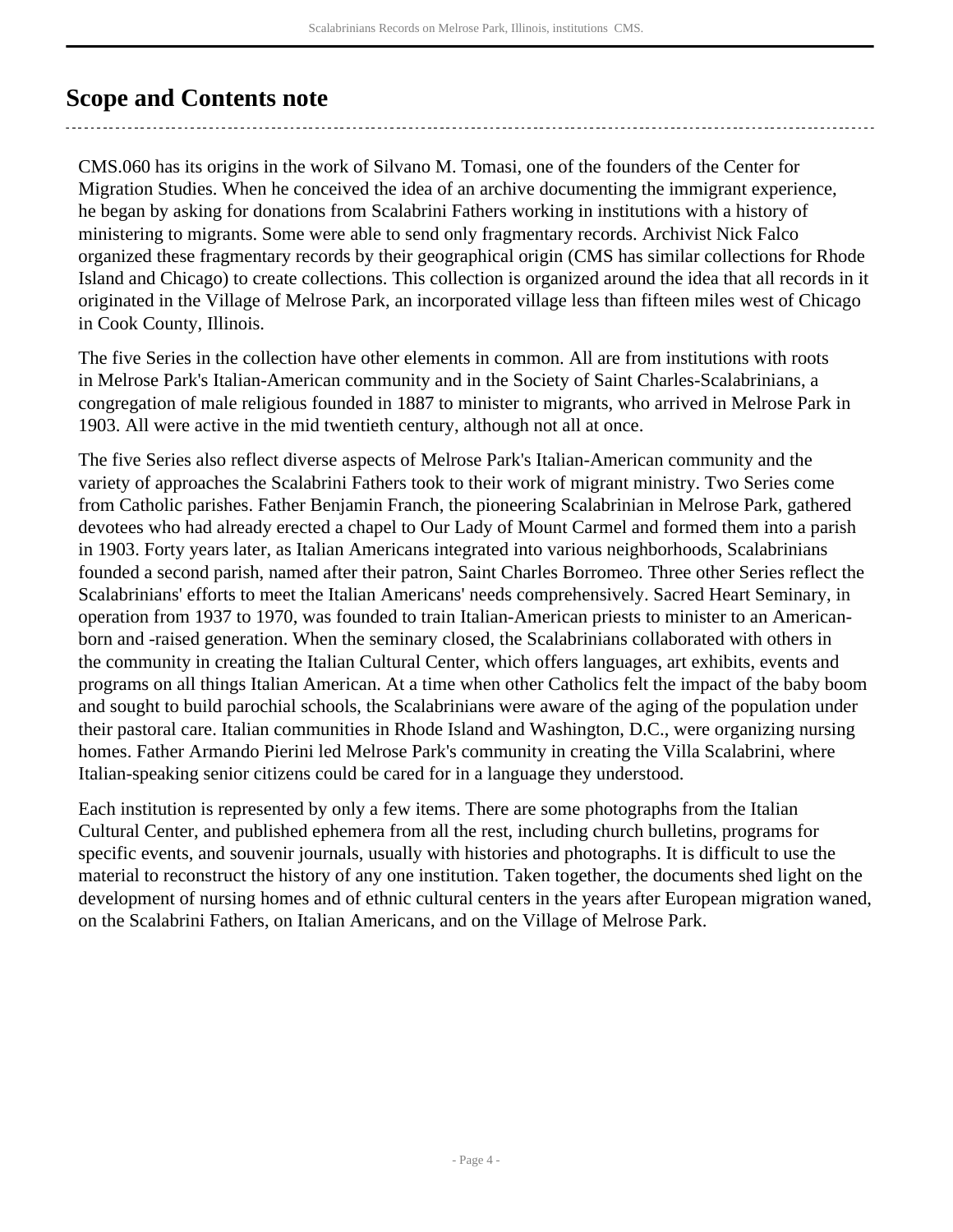## <span id="page-4-0"></span>**Arrangement note**

CMS.060 is arranged into fifteen series:

Series I: Our Lady of Mount Carmel (established 1903) Series II: Saint Charles Borromeo (established 1943) Series III: Sacred Heart Seminary (established 1937) Series IV: Villa Scalabrini (established 1951) Series V: Italian Cultural Center (established 1970)

## <span id="page-4-1"></span>**Administrative Information**

#### **Publication Information**

Center for Migration Studies February 1987

#### **Conditions Governing Access note**

Open to researchers by appointment.

#### **Conditions Governing Use note**

Copyright is owned by the Center for Migration Studies. Permission to publish materials must be requested before use.

#### **Immediate Source of Acquisition note**

The items in CMS.060 came to the Center for Migration Studies by way of the clergy assigned to the institutions represented in the collection.

#### **Processing Information note**

CMS.060 was first processed by Nicholas J. Falco in February 1987. July 28, 2017, Mary Brown inputted the original finding aid into Archivists Toolkit using the rules in "Describing Archives: A Content Standard."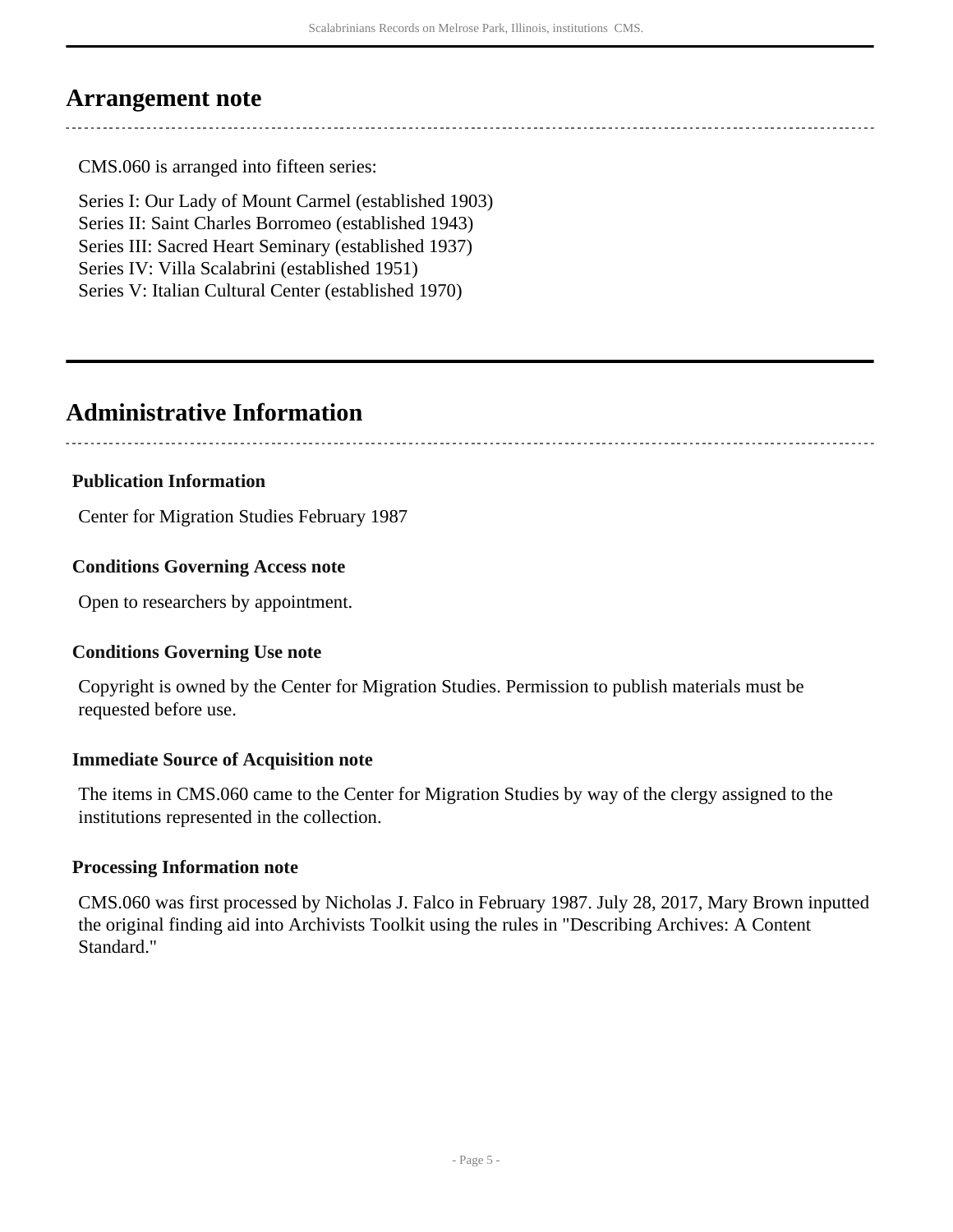## <span id="page-5-0"></span>**Related Materials**

#### **Related Archival Materials note**

CMS.055, Church of Santa Maria Addolorata (Chicago, Ill.) Records CMS.059, Scalabrinians Records on Chicago Churches CMS.078, Provincial Records, Saint Charles Province CMS.114 Italians in Chicago Oral History

### <span id="page-5-1"></span>**Controlled Access Headings**

#### **Corporate Name(s)**

• Scalabrinians.

#### **Geographic Name(s)**

• Melrose Park (Ill.)

#### **Subject(s)**

- Church work with immigrants |z Catholic Church
- Italian Americans |x Religion
- Italians z| Illinois z| Melrose Park

## <span id="page-5-2"></span>**Other Finding Aids note**

The original print finding aid is available upon request.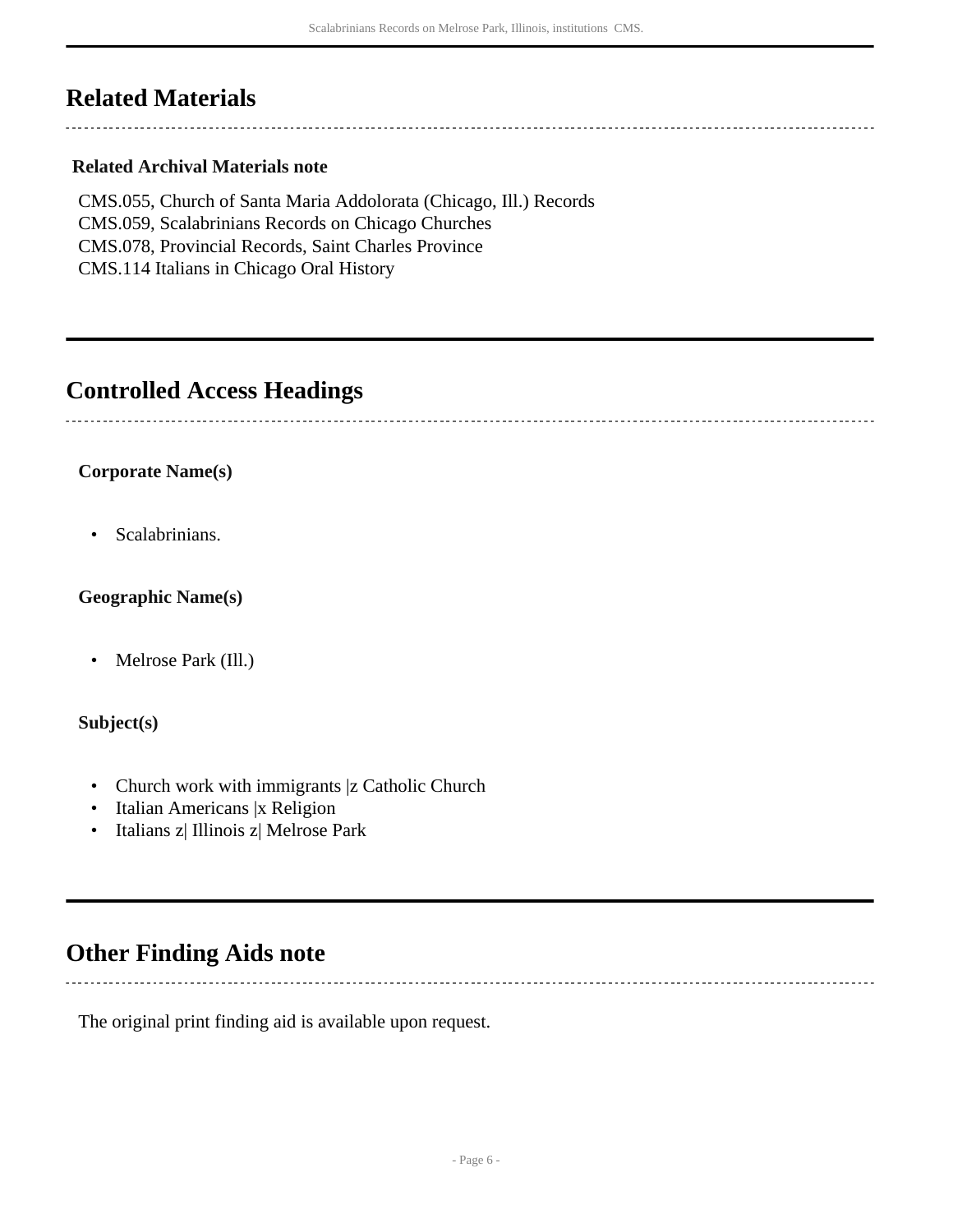## <span id="page-6-0"></span>**Collection Inventory**

#### <span id="page-6-1"></span>**Our Lady of Mount Carmel (established 1903)**

#### **Scope and Contents note**

Our Lady of Mount Carmel's records include: a September 9, 1951, booklet issued on the occasion of the dedication of the parochial school, auditorium and gymnasium; a 1953 fiftieth anniversary souvenir journal; a 1968 souvenir journal marking the dedication of a new church; church bulletins from May 2, 9, 16 and 23, 1971; and a 1971 Parents-Teachers Association cookbook.

#### <span id="page-6-2"></span>**Saint Charles Borromeo (established 1943)**

#### **Scope and Contents note**

Saint Charles Borromeo's records include: a 1961 souvenir history published for the dedication of the new church; a souvenir journal for a 1961 dinner dance; a program for the new church's dedication November 25, 1961; a 1963 yearbook; and a May 23, 1976, program commemorating the bicentennial of the United States.

#### <span id="page-6-3"></span>**Sacred Heart Seminary (established 1937)**

#### **Scope and Contents note**

Sacred Heart Seminary's records include: recruitment ephemera from the 1940s; a program for Father Benjamin Franch's seventieth birthday in 1941; a 1942 history of the province commemorating the seventh-fifth anniversary of the founding of the Scalabrinians; an incomplete run of "The Young Scalabrinian" magazine for January 1951- January/February 1954; mimeographed publications from November 28, 1951, February 11, 1952, and March 7; a program from a testimonial banquet held in